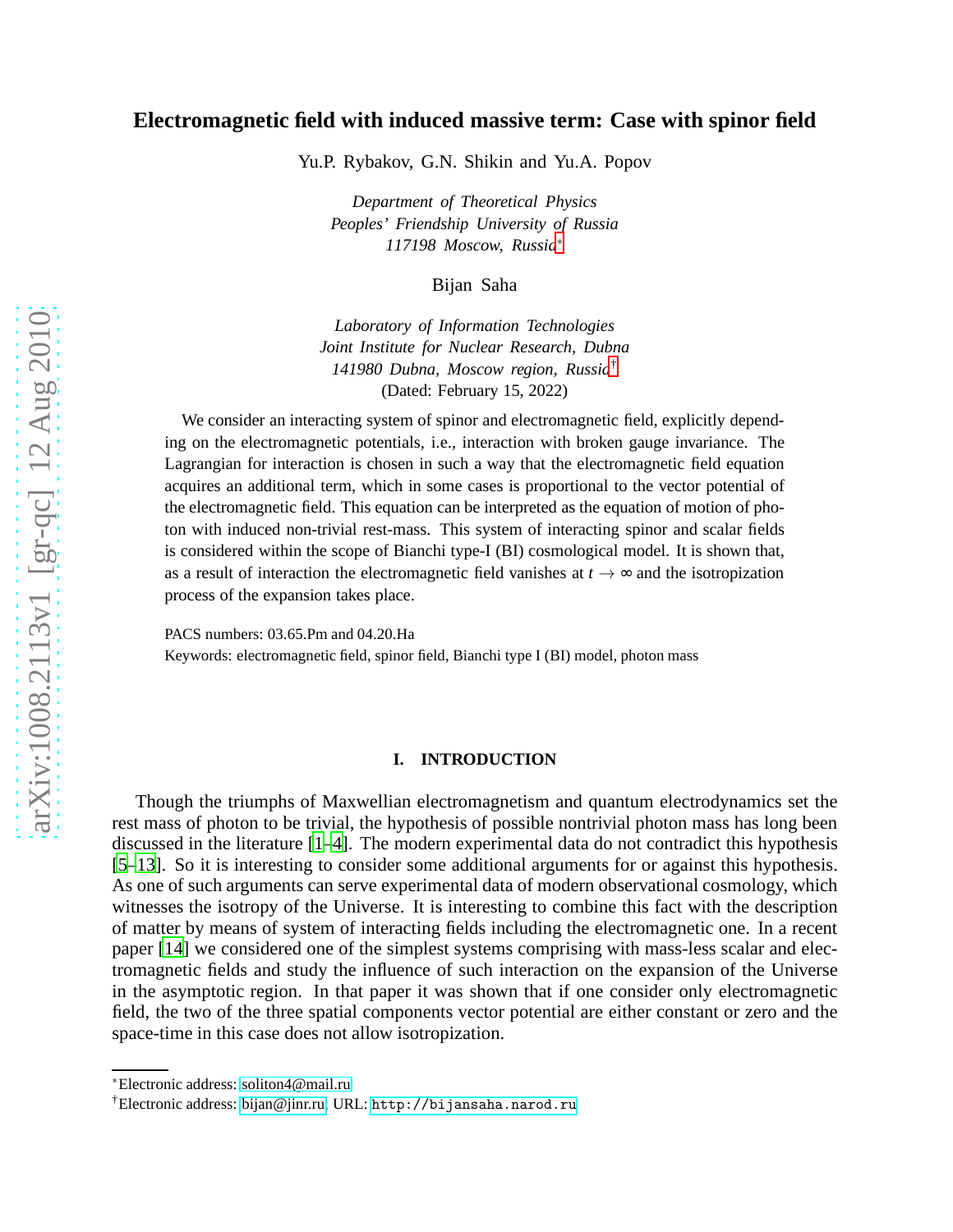In the recent years system with nonlinear spinor field was extensively studied in different cosmological models and it was shown that the nonlinear spinor field plays very important role in (i) isotropization of initially anisotropic space-time, (ii) formation of singularity free cosmological solutions, and (iii) explaining late-time acceleration [\[15](#page-7-2)[–19\]](#page-7-3). In connection with this in this paper we consider an system of spinor and electromagnetic fields within the scope of a Bianchi type-I cosmological model and examine the influence of such interaction on the expansion of the Universe in the asymptotic region.

### **II. BASIC EQUATIONS AND THEIR GENERAL SOLUTIONS**

We choose the Lagrangian of the interaction electromagnetic and spinor fields within the framework of a BI cosmological gravitational field in the form

<span id="page-1-2"></span>
$$
\mathcal{L} = \frac{R}{2\kappa} - \frac{1}{4} F_{\mu\nu} F^{\mu\nu} + \frac{i}{2} \left[ \bar{\psi} \gamma^{\mu} \nabla_{\mu} \psi - \nabla_{\mu} \bar{\psi} \gamma^{\mu} \psi \right] - m \bar{\psi} \psi + \frac{1}{2} K(I) \mathcal{D}(S), \tag{2.1}
$$

with  $I = A_{\lambda} A^{\lambda}$  and  $S = \bar{\psi} \psi$ . We consider the BI metric in the form

<span id="page-1-0"></span>
$$
ds^{2} = e^{2\alpha}dt^{2} - e^{2\beta_{1}}dx^{2} - e^{2\beta_{2}}dy^{2} - e^{2\beta_{3}}dz^{2}.
$$
 (2.2)

The metric functions  $\alpha$ ,  $\beta_1$ ,  $\beta_2$ ,  $\beta_3$  depend on *t* only and obey the coordinate condition

<span id="page-1-1"></span>
$$
\alpha = \beta_1 + \beta_2 + \beta_3. \tag{2.3}
$$

Written in the form

$$
R^{\nu}_{\mu} = -\kappa \left( T^{\nu}_{\mu} - \frac{1}{2} \delta^{\nu}_{\mu} T \right), \tag{2.4}
$$

the Einstein equations corresponding to the metric  $(2.2)$  in account of  $(2.3)$  read

$$
e^{-2\alpha} \left( \ddot{\alpha} - \dot{\alpha}^2 + \dot{\beta}_1^2 + \dot{\beta}_2^2 + \dot{\beta}_3^2 \right) = -\kappa \left( T_0^0 - \frac{1}{2} T \right), \tag{2.5a}
$$

$$
e^{-2\alpha}\ddot{\beta}_1 = -\kappa \left(T_1^1 - \frac{1}{2}T\right),\tag{2.5b}
$$

$$
e^{-2\alpha}\ddot{\beta}_2 = -\kappa \left(T_2^2 - \frac{1}{2}T\right),\tag{2.5c}
$$

$$
e^{-2\alpha}\ddot{\beta}_3 = -\kappa \left(T_3^3 - \frac{1}{2}T\right),\tag{2.5d}
$$

where over dot means differentiation with respect to *t* and  $T_v^{\mu}$  is the energy-momentum tensor of the material field.

Variation of [\(2.1\)](#page-1-2) with respect to electromagnetic field gives

<span id="page-1-3"></span>
$$
\frac{1}{\sqrt{-g}}\frac{\partial}{\partial x^{\nu}}\left(\sqrt{-g}F^{\mu\nu}\right) - \mathcal{D}(S)\frac{dK}{dI}A^{\mu} = 0.
$$
 (2.6)

The spinor field equation corresponding to the metric [\(2.1\)](#page-1-2) has the form

$$
i\gamma^{\mu}\nabla_{\mu}\psi - m\psi + \frac{1}{2}K(I)\frac{d\mathcal{D}}{dS}\psi = 0, \qquad (2.7a)
$$

$$
i\nabla_{\mu}\bar{\psi}\gamma^{\mu} + m\bar{\psi} - \frac{1}{2}K(I)\frac{d\mathcal{D}}{dS}\bar{\psi} = 0.
$$
 (2.7b)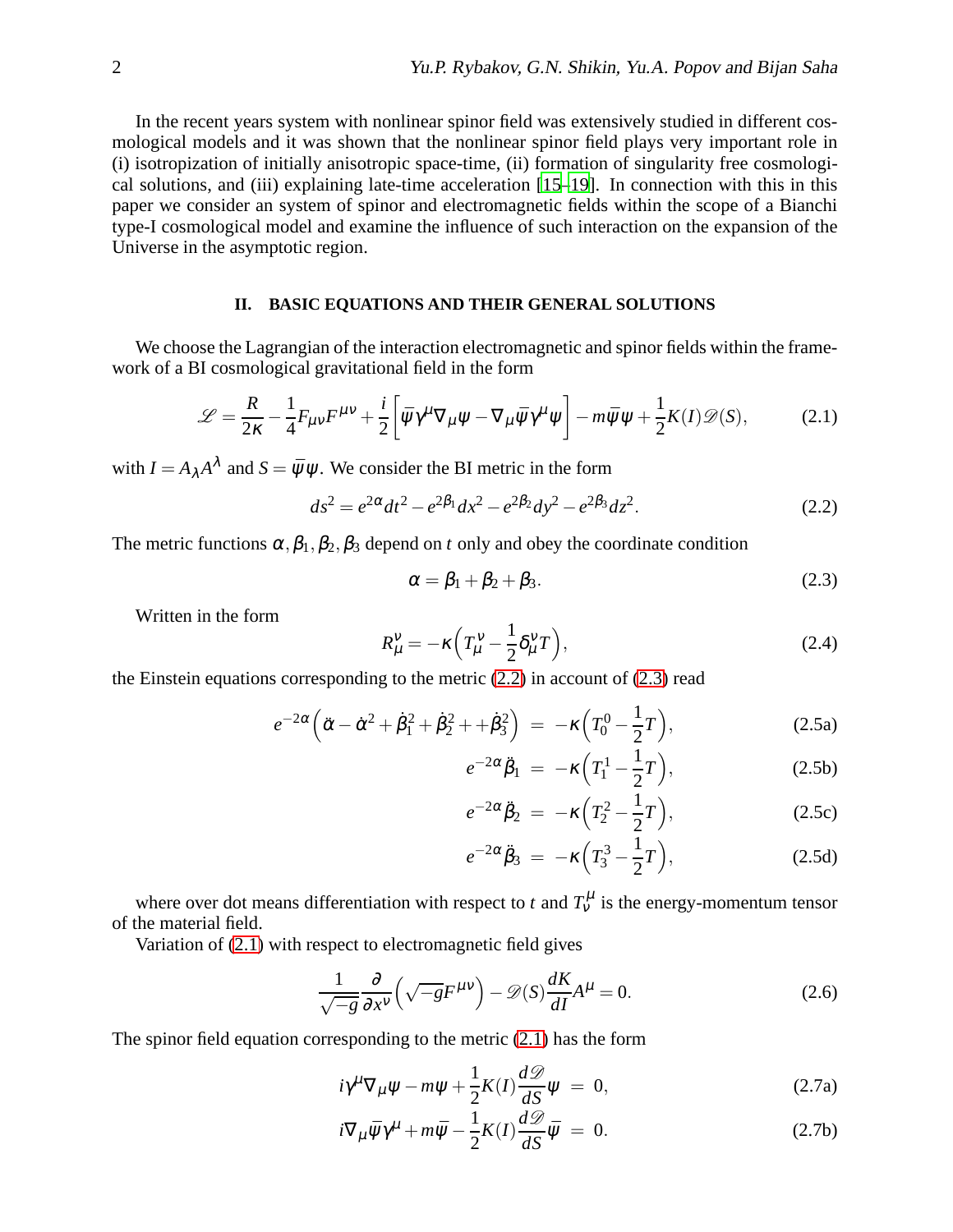The energy-momentum tensor of the interacting matters fields has the form

<span id="page-2-5"></span>
$$
T^{\nu}_{\mu} = -F_{\mu\eta}F^{\nu\eta} + \frac{i}{4}g^{\nu\rho}\left(\bar{\psi}\gamma_{\rho}\nabla_{\mu}\psi + \bar{\psi}\gamma_{\mu}\nabla_{\rho}\psi - \nabla_{\mu}\bar{\psi}\gamma_{\rho}\psi - \nabla_{\rho}\bar{\psi}\gamma_{\mu}\psi\right) + \mathscr{D}(S)\frac{dK}{dI}A_{\mu}A^{\nu} - \delta^{\nu}_{\mu}\mathscr{L}.
$$
 (2.8)

We consider the case when the electromagnetic and scalar fields are the functions of *t* only. Taking this in mind we choose the vector potential in the following way:

<span id="page-2-0"></span>
$$
A_{\mu} = (0, A_1(t), A_2(t), A_3(t)).
$$
\n(2.9)

In this case the electromagnetic field tensor  $F^{\mu\nu}$  has only three non-vanishing components, namely

<span id="page-2-1"></span>
$$
F_{01} = \dot{A}_1, \quad F_{02} = \dot{A}_2, \quad F_{03} = \dot{A}_3. \tag{2.10}
$$

On account of  $(2.9)$  and  $(2.10)$  we now have

$$
I = A_{\lambda}A^{\lambda} = -A_1^2 e^{-2\beta_1} - A_2^2 e^{-2\beta_2} - A_3^2 e^{-2\beta_3},
$$
 (2.11)

$$
F_{\mu\nu}F^{\mu\nu} = -2e^{-2\alpha}(\dot{A}_1^2e^{-2\beta_1} + \dot{A}_2^2e^{-2\beta_2} + \dot{A}_3^2e^{-2\beta_3}).
$$
 (2.12)

For electromagnetic field from [\(2.6\)](#page-1-3) we find

<span id="page-2-6"></span>
$$
\frac{d}{dt}\left(\dot{A}_1e^{-2\beta_1}\right) + \mathscr{D}(S)\frac{dK}{dl}e^{2\alpha - 2\beta_1}A_1 = 0, \qquad (2.13a)
$$

$$
\frac{d}{dt}\left(\dot{A}_2e^{-2\beta_2}\right) + \mathcal{D}(S)\frac{dK}{dI}e^{2\alpha - 2\beta_2}A_2 = 0, \qquad (2.13b)
$$

$$
\frac{d}{dt}\left(\dot{A}_3e^{-2\beta_3}\right) + \mathscr{D}(S)\frac{dK}{dI}e^{2\alpha - 2\beta_3}A_3 = 0.
$$
\n(2.13c)

Let us now go back to the spinor field equation. The spinor field equation for the metric  $(2.2)$ takes the form

<span id="page-2-2"></span>
$$
ie^{-\alpha}\bar{\gamma}_0\left(\partial_t+\frac{\dot{\alpha}}{2}\right)\psi-m\psi+\frac{1}{2}K(I)\frac{d\mathcal{D}}{dS}\psi=0,
$$
\n(2.14)

where  $\bar{\gamma}_\mu$  is the Dirac matrices for flat space-time. Equation [\(2.14\)](#page-2-2) can be rewritten as

$$
\dot{\psi}_a + \frac{\dot{\alpha}}{2} \psi_a + ie^{\alpha} \left( m - \frac{1}{2} K(I) \frac{d\mathcal{D}}{dS} \right) \psi_a = 0, \quad a = 1, 2,
$$
\n(2.15a)

$$
\dot{\psi}_b + \frac{\dot{\alpha}}{2} \psi_b - ie^{\alpha} \left( m - \frac{1}{2} K(I) \frac{d\mathcal{D}}{dS} \right) \psi_a = 0, \quad b = 3, 4.
$$
 (2.15b)

Solving [\(2.15\)](#page-2-3) we find the following components of the spinor fields

$$
\psi_a = C_a \exp\left[-\frac{\alpha}{2} - i \int \left(m - \frac{1}{2}K(I)\frac{d\mathcal{D}}{dS}\right)e^{\alpha}dt\right], \quad C_a = \text{const.}
$$
 (2.16a)

$$
\psi_b = C_b \exp\left[-\frac{\alpha}{2} + i \int \left(m - \frac{1}{2}K(I)\frac{d\mathcal{D}}{dS}\right)e^{\alpha}dt\right], \quad C_b = \text{const.}
$$
 (2.16b)

From [\(2.16\)](#page-2-4) we also find

<span id="page-2-4"></span><span id="page-2-3"></span>
$$
S = S_0 e^{-\alpha}.
$$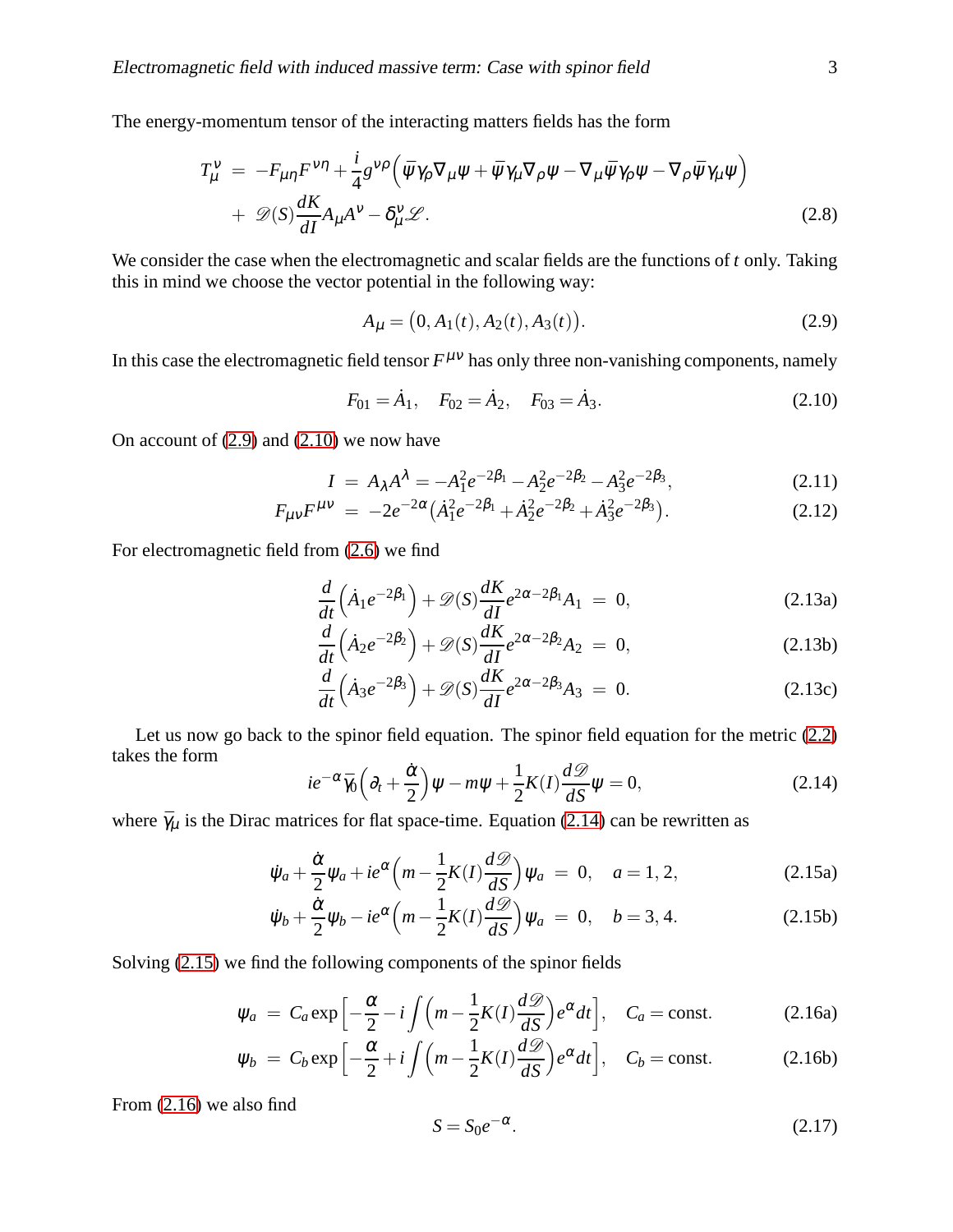<span id="page-3-0"></span>Finally, let us solve the Einstein equations. In doing so, let us first write the non trivial components of the energy momentum tensor of material fields. In view of [\(2.15\)](#page-2-3) from [\(2.8\)](#page-2-5) we find

$$
T_0^0 = mS - \frac{1}{2}K(I)\mathcal{D}(S) + \frac{1}{2}\left(\dot{A}_1^2e^{-2\beta_1} + \dot{A}_2^2e^{-2\beta_2} + \dot{A}_3^2e^{-2\beta_3}\right)e^{-2\alpha},\tag{2.18a}
$$
  
\n
$$
T_1^1 = \frac{1}{2}K(I)\left(\frac{d\mathcal{D}}{dS}S - \mathcal{D}(S)\right) + \frac{1}{2}\left(\dot{A}_1^2e^{-2\beta_1} - \dot{A}_2^2e^{-2\beta_2} - \dot{A}_3^2e^{-2\beta_3}\right)e^{-2\alpha}
$$
  
\n
$$
-\mathcal{D}\frac{dK}{dI}A_1^2e^{-2\beta_1},\tag{2.18b}
$$
  
\n
$$
T_2^2 = \frac{1}{2}K(I)\left(\frac{d\mathcal{D}}{dS}S - \mathcal{D}(S)\right) + \frac{1}{2}\left(\dot{A}_2^2e^{-2\beta_2} - \dot{A}_3^2e^{-2\beta_3} - \dot{A}_1^2e^{-2\beta_1}\right)e^{-2\alpha}
$$

$$
- \mathcal{D}\frac{dK}{dI}A_2^2e^{-2\beta_2},\tag{2.18c}
$$

$$
T_3^3 = \frac{1}{2}K(I)\left(\frac{d\mathcal{D}}{dS}S - \mathcal{D}(S)\right) + \frac{1}{2}\left(\dot{A}_3^2e^{-2\beta_3} - \dot{A}_1^2e^{-2\beta_1} - \dot{A}_2^2e^{-2\beta_2}\right)e^{-2\alpha} - \mathcal{D}\frac{dK}{dI}A_3^2e^{-2\beta_3},
$$
\n(2.18d)

$$
T_1^2 = (\dot{A}_1 \dot{A}_2 e^{-2\alpha} - \mathcal{D} \frac{dK}{dI} A_1 A_2) e^{-2\beta_1}.
$$
 (2.18e)

$$
T_2^3 = \left(\dot{A}_2 \dot{A}_3 e^{-2\alpha} - \mathscr{D}\frac{dK}{dI} A_2 A_3\right) e^{-2\beta_2}.
$$
 (2.18f)

$$
T_3^1 = (\dot{A}_3 \dot{A}_1 e^{-2\alpha} - \mathscr{D}\frac{dK}{dI} A_3 A_1) e^{-2\beta_3}.
$$
 (2.18g)

From [\(2.18\)](#page-3-0) one also finds

<span id="page-3-1"></span>
$$
T = mS + \frac{3}{2}K(I)\frac{d\mathcal{D}}{dS}S - 2K(I)\mathcal{D}(S) - \mathcal{D}\frac{dK}{dI}\left(A_1^2e^{-2\beta_1} + A_2^2e^{-2\beta_2} + A_3^2e^{-2\beta_3}\right).
$$
 (2.19)

In view of [\(2.18\)](#page-3-0) and [\(2.19\)](#page-3-1) system of Einstein equations now takes the form

$$
\ddot{\alpha} - \dot{\alpha}^{2} + \dot{\beta}_{1}^{2} + \dot{\beta}_{2}^{2} = -\frac{\kappa e^{2\alpha}}{2} \Big[ \Big( mS + K\mathcal{D} - \frac{3}{2}K\frac{d\mathcal{D}}{dS}S \Big) + \Big( \dot{A}_{1}^{2}e^{-2\alpha} + \mathcal{D}\frac{dK}{dI}A_{1}^{2} \Big) e^{-2\beta_{1}} \n+ \Big( \dot{A}_{2}^{2}e^{-2\alpha} + \mathcal{D}\frac{dK}{dI}A_{2}^{2} \Big) e^{-2\beta_{2}} + \Big( \dot{A}_{3}^{2}e^{-2\alpha} + \mathcal{D}\frac{dK}{dI}A_{3}^{2} \Big) e^{-2\beta_{3}} \Big], (2.20a) \n\ddot{\beta}_{1} = -\frac{\kappa e^{2\alpha}}{2} \Big[ -\Big( mS + \frac{1}{2}K\frac{d\mathcal{D}}{dS}S - K\mathcal{D} \Big) + \Big( \dot{A}_{1}^{2}e^{-2\alpha} - \mathcal{D}\frac{dK}{dI}A_{1}^{2} \Big) e^{-2\beta_{1}} \n- \Big( \dot{A}_{2}^{2}e^{-2\alpha} - \mathcal{D}\frac{dK}{dI}A_{2}^{2} \Big) e^{-2\beta_{2}} - \Big( \dot{A}_{3}^{2}e^{-2\alpha} - \mathcal{D}\frac{dK}{dI}A_{3}^{2} \Big) e^{-2\beta_{3}} \Big], (2.20b) \n\ddot{\beta}_{2} = -\frac{\kappa e^{2\alpha}}{2} \Big[ -\Big( mS + \frac{1}{2}K\frac{d\mathcal{D}}{dS}S - K\mathcal{D} \Big) + \Big( \dot{A}_{2}^{2}e^{-2\alpha} - \mathcal{D}\frac{dK}{dI}A_{2}^{2} \Big) e^{-2\beta_{2}} \n- \Big( \dot{A}_{3}^{2}e^{-2\alpha} - \mathcal{D}\frac{dK}{dI}A_{3}^{2} \Big) e^{-2\beta_{3}} - \Big( \dot{A}_{1}^{2}e^{-2\alpha} - \mathcal{D}\frac{dK}{dI}A_{1}^{2} \Big) e^{-2\beta_{1}} \Big], (2.20c) <
$$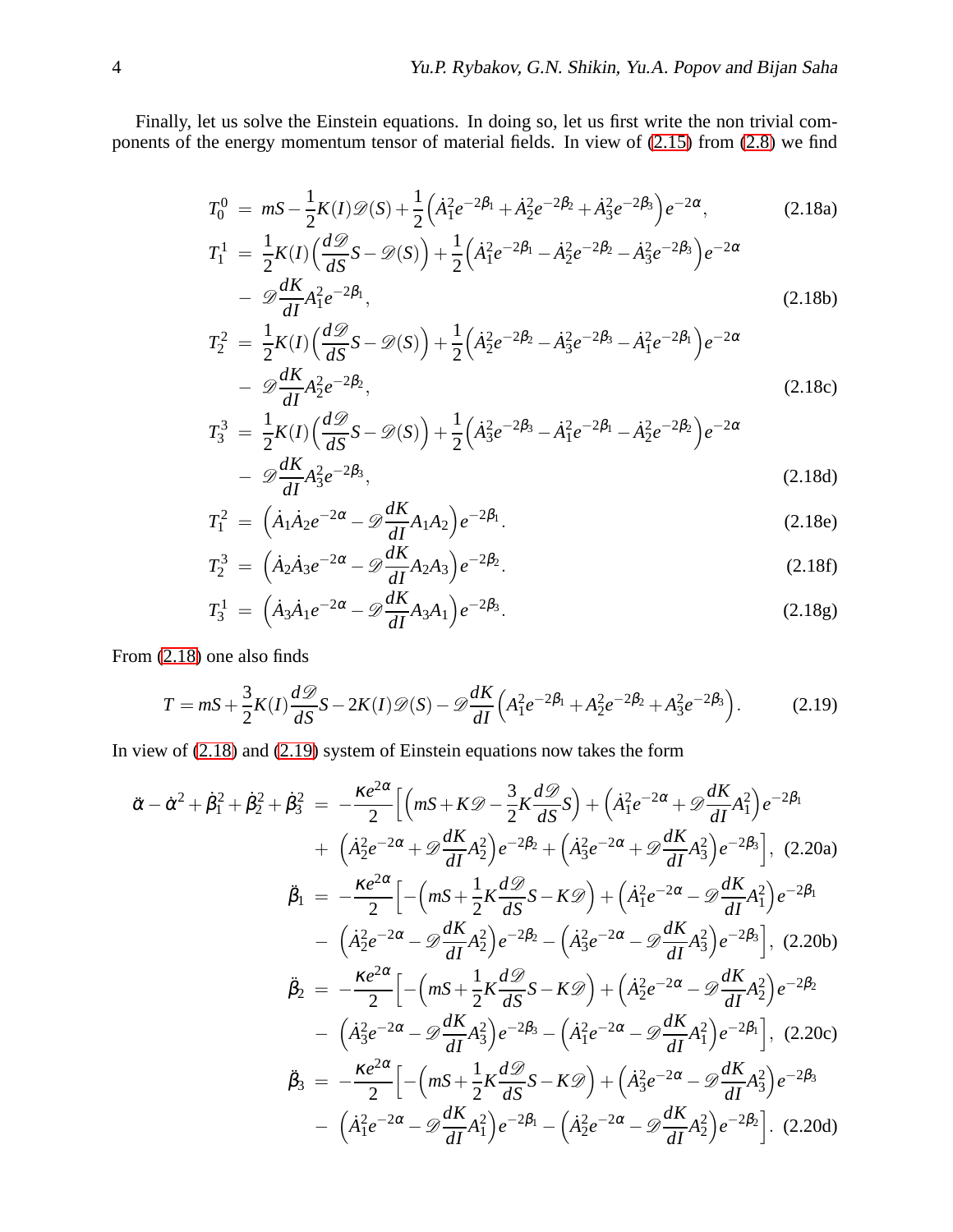The triviality of off-diagonal components of the Einstein tensor for BI metric leads to

<span id="page-4-1"></span>
$$
T_2^1 = T_3^2 = T_1^3 = 0,\t\t(2.21)
$$

from which one finds

<span id="page-4-0"></span>
$$
\frac{\dot{A}_1 \dot{A}_2}{A_1 \dot{A}_2} = \frac{\dot{A}_2 \dot{A}_3}{A_2 \dot{A}_3} = \frac{\dot{A}_3 \dot{A}_1}{A_3 \dot{A}_1} = \mathcal{D} \frac{dK}{dI} e^{2\alpha}.
$$
\n(2.22)

From [\(2.22\)](#page-4-0) one easily finds

<span id="page-4-2"></span>
$$
\frac{\dot{A}_1}{A_1} = \frac{\dot{A}_2}{A_2} = \frac{\dot{A}_3}{A_3},\tag{2.23}
$$

leading to the following relations between the three components of vector potential:

<span id="page-4-5"></span>
$$
A_1 = A, \quad A_2 = C_{21}A, \quad A_3 = C_{31}A,\tag{2.24}
$$

with  $C_{21}$  and  $C_{31}$  being constants of integration.

In view of  $(2.21)$  and  $(2.23)$  one easily finds that

<span id="page-4-3"></span>
$$
\ddot{\alpha} - \dot{\alpha}^2 + \dot{\beta}_1^2 + \dot{\beta}_2^2 + \dot{\beta}_3^2 = -\frac{\kappa e^{2\alpha}}{2} \Big[ \Big( mS + K\mathcal{D} - \frac{3}{2}K\frac{d\mathcal{D}}{dS}S \Big) - 2\mathcal{D}I\frac{dK}{dI} \Big],\tag{2.25a}
$$

$$
\ddot{\beta}_1 = \ddot{\beta}_2 = \ddot{\beta}_3 = \frac{\kappa e^{2\alpha}}{2} \Big[ mS + \frac{1}{2} K \frac{d\mathcal{D}}{dS} S - K \mathcal{D} \Big]. \tag{2.25b}
$$

In view of  $(2.23)$  from  $(2.13)$  it can be shown that

<span id="page-4-4"></span>
$$
\dot{\beta}_1 = \dot{\beta}_2 = \dot{\beta}_3. \tag{2.26}
$$

In view of [\(2.25b\)](#page-4-3) and [\(2.26\)](#page-4-4) one concludes that the  $\beta$ s differ by some constant only, namely

<span id="page-4-6"></span>
$$
\beta_1 = \beta, \quad \beta_2 = \beta + \beta_{21}, \quad \beta_3 = \beta + \beta_{31},
$$
\n(2.27)

with *b*,  $\beta_{21}$  and  $\beta_{31}$  being some arbitrary constants. Since these constants leads to the different scaling along different axis, there is only one option left, it is to set  $\beta_{21} = \beta_{31} = 0$ . That means the current model allows isotropization. Inserting  $\mathscr{D}\frac{dK}{dI}e^{2\alpha}$  into [\(2.13\)](#page-2-6) one finds the equation for *A*:

$$
A\ddot{A} + \dot{A}^2 - 2\dot{\beta}A\dot{A} = 0, \qquad (2.28)
$$

with the solution

$$
A = \sqrt{C_1 \int e^{2\beta} dt + C_2},\tag{2.29}
$$

where  $C_1$  and  $C_2$  are arbitrary constants.

On account of [\(2.24\)](#page-4-5) and [\(2.27\)](#page-4-6) one now finds

<span id="page-4-7"></span>
$$
I = -QA^{2}e^{-2\beta}, \quad Q = 1 + C_{21}^{2} + C_{31}^{2} = \text{const.}
$$
 (2.30)

In view of  $(2.3)$ ,  $(2.25b)$  and  $(2.26)$  the equation  $(2.25a)$  can be rearranged as

<span id="page-4-8"></span>
$$
6\dot{\beta}^2 = \kappa \left[ 2mS - \mathcal{D}\frac{d}{dI} \left( IK \right) \right] e^{2\alpha}.
$$
 (2.31)

In what follows, we consider some some concrete cases.

**Massless spinor field with Heisenberg-Ivanenko nonlinearity**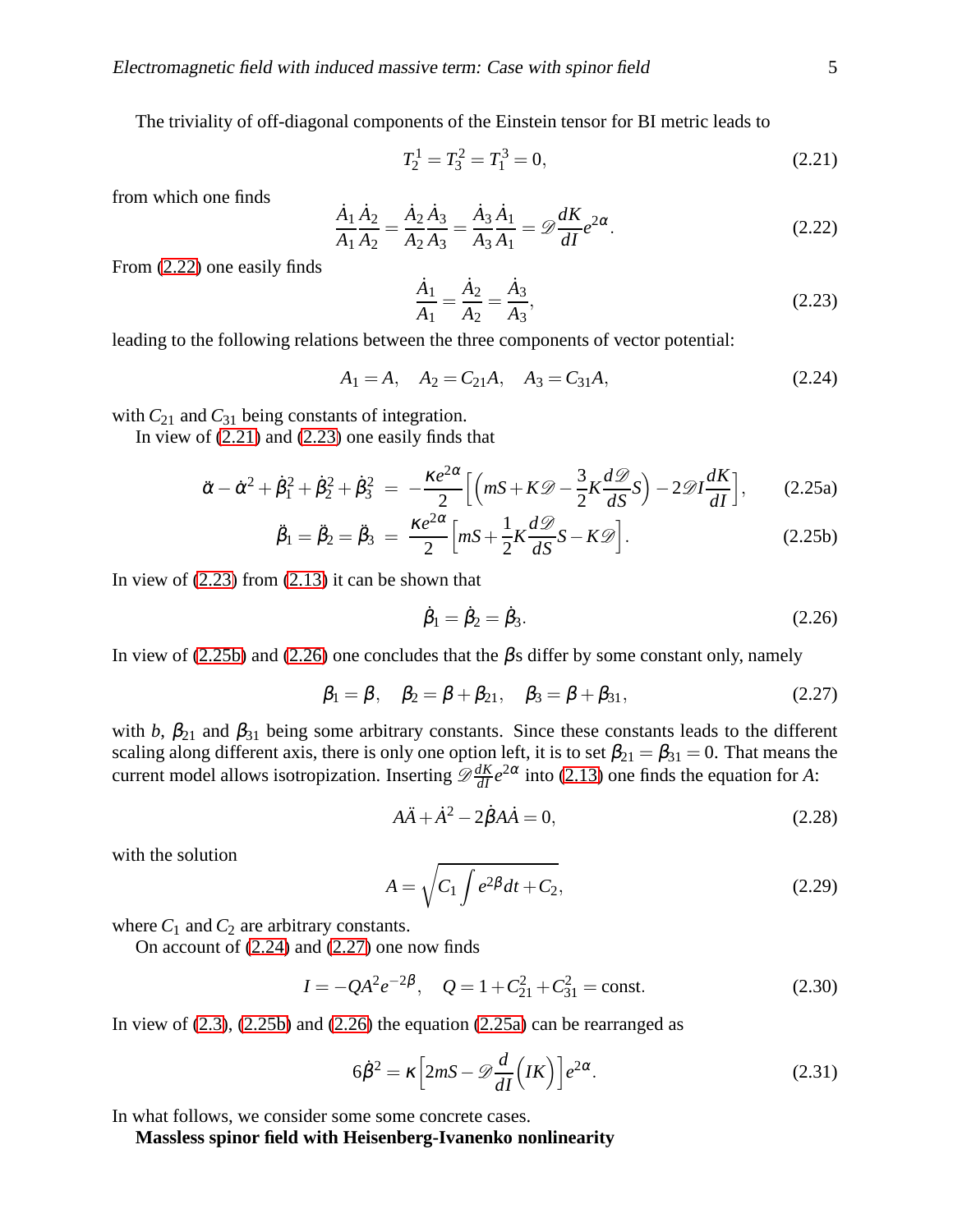Let us consider the massless spinor field with Heisenberg-Ivanenko nonlinearity. Note that, in the unified nonlinear spinor theory of Heisenberg, the massive term remains absent, and according to Heisenberg, the particle mass should be obtained as a result of quantization of spinor prematter [\[20](#page-7-4)]. In the nonlinear generalization of classical field equations, the massive term does not possess the significance that it possesses in the linear one, as it by no means defines total energy (or mass) of the nonlinear field system. Thus without losing the generality we can consider the massless spinor field putting  $m = 0$ . For Heisenberg-Ivanenko nonlinearity we have  $\mathcal{D}(S) = \sigma S^2$ . In this case Eq. [\(2.25b\)](#page-4-3) takes the form

$$
\ddot{\beta} = 0,\tag{2.32}
$$

with the solution

<span id="page-5-0"></span>
$$
\beta = bt + b_1,\tag{2.33}
$$

where *b* and  $b_1$  are arbitrary constants. In view of [\(2.33\)](#page-5-0) Eq. [\(2.34\)](#page-5-1) now reads

<span id="page-5-1"></span>
$$
A\ddot{A} + \dot{A}^2 - 2bA\dot{A} = 0. \tag{2.34}
$$

The equation [\(2.34\)](#page-5-1) allows the following solution:

$$
A = \sqrt{e^{2bt} - C},\tag{2.35}
$$

Here *C* is an arbitrary constant. In what follows, we consider a specific solution to the Eq. [\(2.34\)](#page-5-1):

<span id="page-5-2"></span>
$$
A = De^{bt},\tag{2.36}
$$

with *D* being an arbitrary constant. Inserting [\(2.36\)](#page-5-2) into [\(2.30\)](#page-4-7) one finds

$$
I = -\bar{Q}D^2, \quad \bar{Q} = e^{2b_1}Q = e^{2b_1}[1 + C_{21}^2 + C_{31}^2].
$$
 (2.37)

On account of [\(2.36\)](#page-5-2) and  $\mathscr D$  from the triviality off-diagonal components of energy-momentum tensor we find

<span id="page-5-3"></span>
$$
K = \frac{b^2}{\sigma S_0^2} I + C_3,
$$
\n(2.38)

with  $C_3$  being some arbitrary constant. Finally inserting *K* from [\(2.38\)](#page-5-3) into [\(2.31\)](#page-4-8) one finds

<span id="page-5-4"></span>
$$
(6+2\kappa \bar{Q}D^2)b^2 = \kappa \sigma S_0^2C_3.
$$

Equation [\(2.39\)](#page-5-4) gives the relation between different constants.

# **Case with minimal coupling**

Let us consider the case with minimal coupling. In this case from the Off-diagonal components of energy-momentum tensor we find

<span id="page-5-5"></span>
$$
\dot{A}_1 \dot{A}_2 = \dot{A}_2 \dot{A}_3 = \dot{A}_3 \dot{A}_1 = 0. \tag{2.40}
$$

From [\(2.40\)](#page-5-5) follows that at least two of the three components  $A_i$  are constant, which means only one of the components of  $F_{\mu\nu}$  is nonzero. Let us assume that  $A_1 = A \neq 0$ . In view of  $A_2 = A_3 = 0$ from the electromagnetic field equations in this case we have

$$
A = C \int e^{2\beta_1} dt + C_1, \quad A_2 = \text{const.}, \quad A_3 = \text{const.}, \tag{2.41}
$$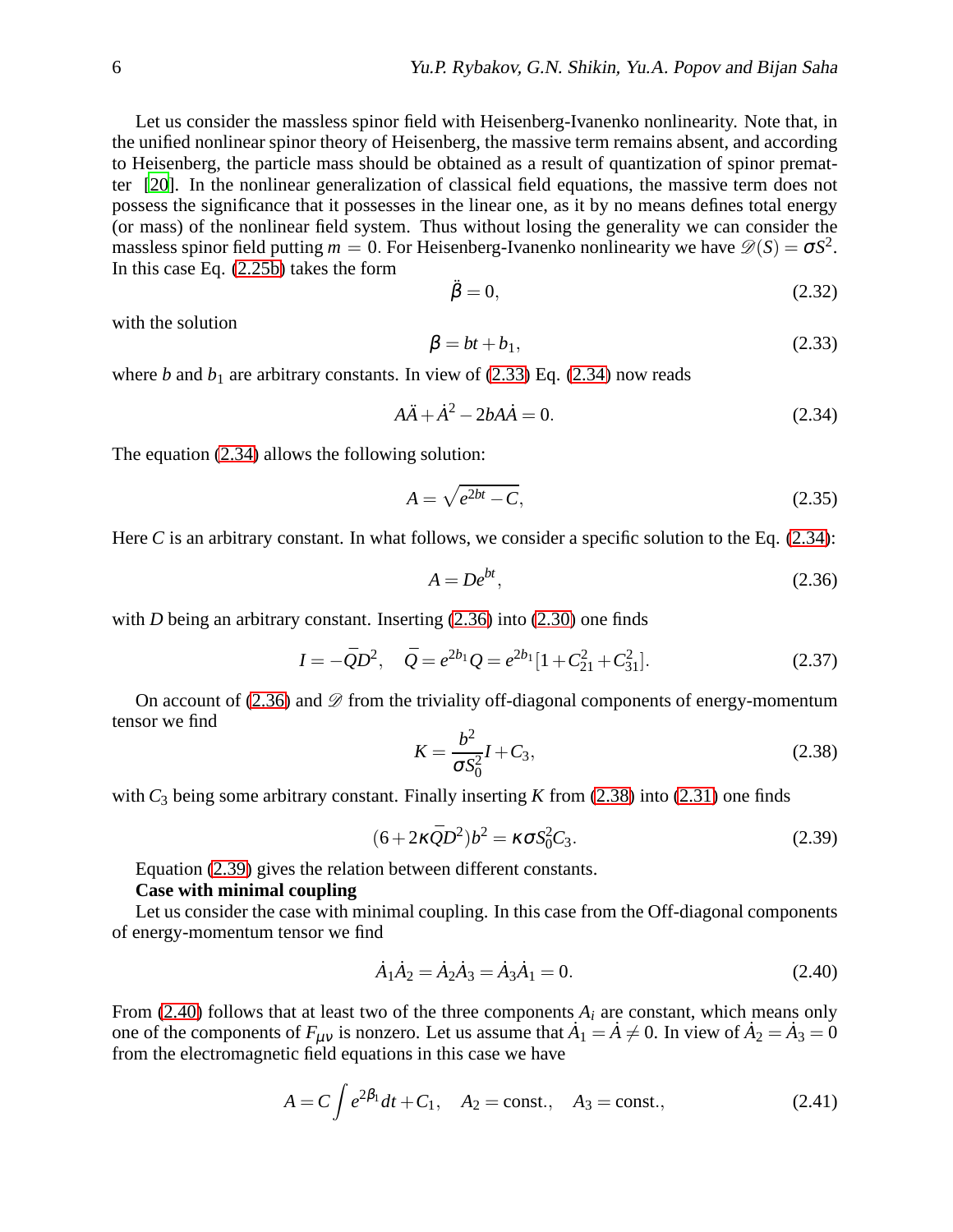with *C* and *C*<sub>1</sub> being some arbitrary constants. Components of the energy-momentum tensor in this case read

$$
T_0^0 - mS = T_1^1 = -T_2^2 = -T_3^3 = \frac{C_1^2}{2} e^{2\beta_1 - 2\alpha}.
$$
 (2.42)

Einstein field equations in this case takes the form

<span id="page-6-3"></span>
$$
\ddot{\alpha} - \dot{\alpha}^2 + \dot{\beta}_1^2 + \dot{\beta}_2^2 + \dot{\beta}_3^2 = -\frac{\varkappa C_1^2}{2} e^{2\beta_1} - \frac{m \varkappa S_0}{2} e^{\alpha}, \qquad (2.43a)
$$

<span id="page-6-4"></span>
$$
\ddot{\beta}_1 = -\frac{\varkappa C_1^2}{2} e^{2\beta_1} + \frac{m \varkappa S_0}{2} e^{\alpha}, \qquad (2.43b)
$$

$$
\ddot{\beta}_2 = \frac{\varkappa C_1^2}{2} e^{2\beta_1} + \frac{m\varkappa S_0}{2} e^{\alpha}, \qquad (2.43c)
$$

$$
\ddot{\beta}_3 = \frac{\varkappa C_1^2}{2} e^{2\beta_1} + \frac{m \varkappa S_0}{2} e^{\alpha}.
$$
 (2.43d)

Unlike the case with interacting electromagnetic and scalar fields, in case of minimal coupling we have  $\ddot{\beta}_1 \neq \ddot{\beta}_2 = \ddot{\beta}_3$ , which shows the space-time in this case essentially anisotropic. Addition of [\(2.43b\)](#page-6-3), [\(2.43c\)](#page-6-3) and [\(2.43d\)](#page-6-3), on account of coordinate condition, gives

$$
\ddot{\alpha} = \frac{\varkappa C_1^2}{2} e^{2\beta_1} + \frac{3m\varkappa S_0}{2} e^{\alpha}.
$$
\n(2.44)

In case of massless spinor field the system [\(2.43\)](#page-6-4) can be easily solved to obtain

$$
e^{2\beta_1} = -\frac{2\eta^2}{\varkappa C_1^2} \text{cosech}^2(\eta t), \quad \eta^2 = \text{const.},
$$
 (2.45)

and

$$
e^{2\alpha} = e^{2\beta_2} = e^{2\beta_3} = \sinh^2(\eta t). \tag{2.46}
$$

Thus we see that direct interaction is essential for isotropization process of initially anisotropic space-time.

### **III. CONCLUSION**

Within the framework of Bianchi type-I cosmological model evolution of the initially anisotropic space-time in presence of an interacting system of spinor and electromagnetic fields is studied. It is shown that the interacting term can be viewed as effective photon mass. The present model allows asymptotic isotropization of initially anisotropic space-time.

<span id="page-6-0"></span><sup>[1]</sup> A.S. Goldhaber and M.M. Nieto, Rev. Mod. Phys. **43**, 277 (1971)

<sup>[2]</sup> K.D. Froome and L. Essen, *The velocity of light and radio waves* Academis, NY (1969).

<sup>[3]</sup> B.N. Taylor, H.W. Parker, and D.N. Langenberg, Rev. M od. Phys. **41**, 375 (1969).

<span id="page-6-1"></span><sup>[4]</sup> L. de Broglie, *Theorie generale des particles a spin* Gauthier-Villars, Paris, 2 nd Ed. (1954).

<span id="page-6-2"></span><sup>[5]</sup> A.H. Rosenfeld *et al* Rev. Mod. Phys. **40**, 77 (1968).

<sup>[6]</sup> E.R. Williams, J.E. Faller, and H. Hill, Phys. Rev. Lett. **26**, 721 (1971)